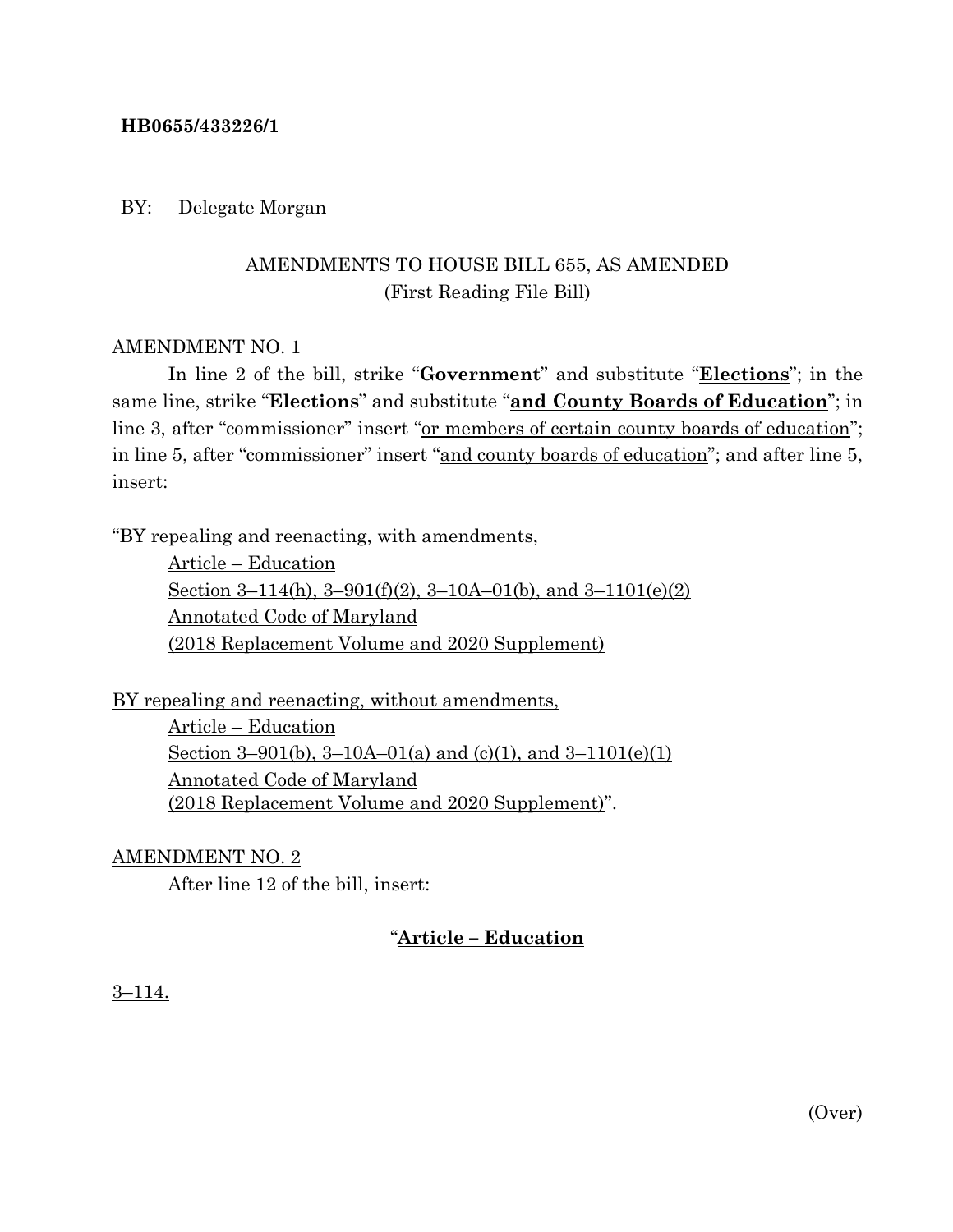## **HB0655/433226/1 Morgan Amendments to HB 655 Page 2 of 4**

(h) **(1) [**The**] SUBJECT TO PARAGRAPH (2) OF THIS SUBSECTION, THE** election of the county boards shall be held as provided in Subtitles 2 through 14 of this title and the Election Law Article.

# **(2) IN COUNTIES IN WHICH MEMBERS OF THE COUNTY BOARD ARE ELECTED FROM INDIVIDUAL DISTRICTS, THE ELECTION OF A MEMBER OF THE COUNTY BOARD TO REPRESENT A SPECIFIC DISTRICT SHALL BE DECIDED BY A PLURALITY OF THE VOTES CAST WITHIN THAT DISTRICT.**

3–901.

(b) The Montgomery County Board consists of:

(1) 5 elected members, each of whom resides in a different board of education district;

- (2) 2 elected members who may reside anywhere in the county; and
- (3) 1 student member.

(f) (2) **(I) [**Elected**] THE ELECTED** members of the county board **WHO MAY RESIDE ANYWHERE IN THE COUNTY** shall be elected by the voters of the entire county.

# **(II) THE ELECTED MEMBERS FROM EACH OF THE BOARD OF EDUCATION DISTRICTS SHALL BE ELECTED BY A PLURALITY OF THE VOTES CAST WITHIN THAT BOARD OF EDUCATION DISTRICT.**

 $3-10A-01$ .

(a) The Queen Anne's County Board consists of: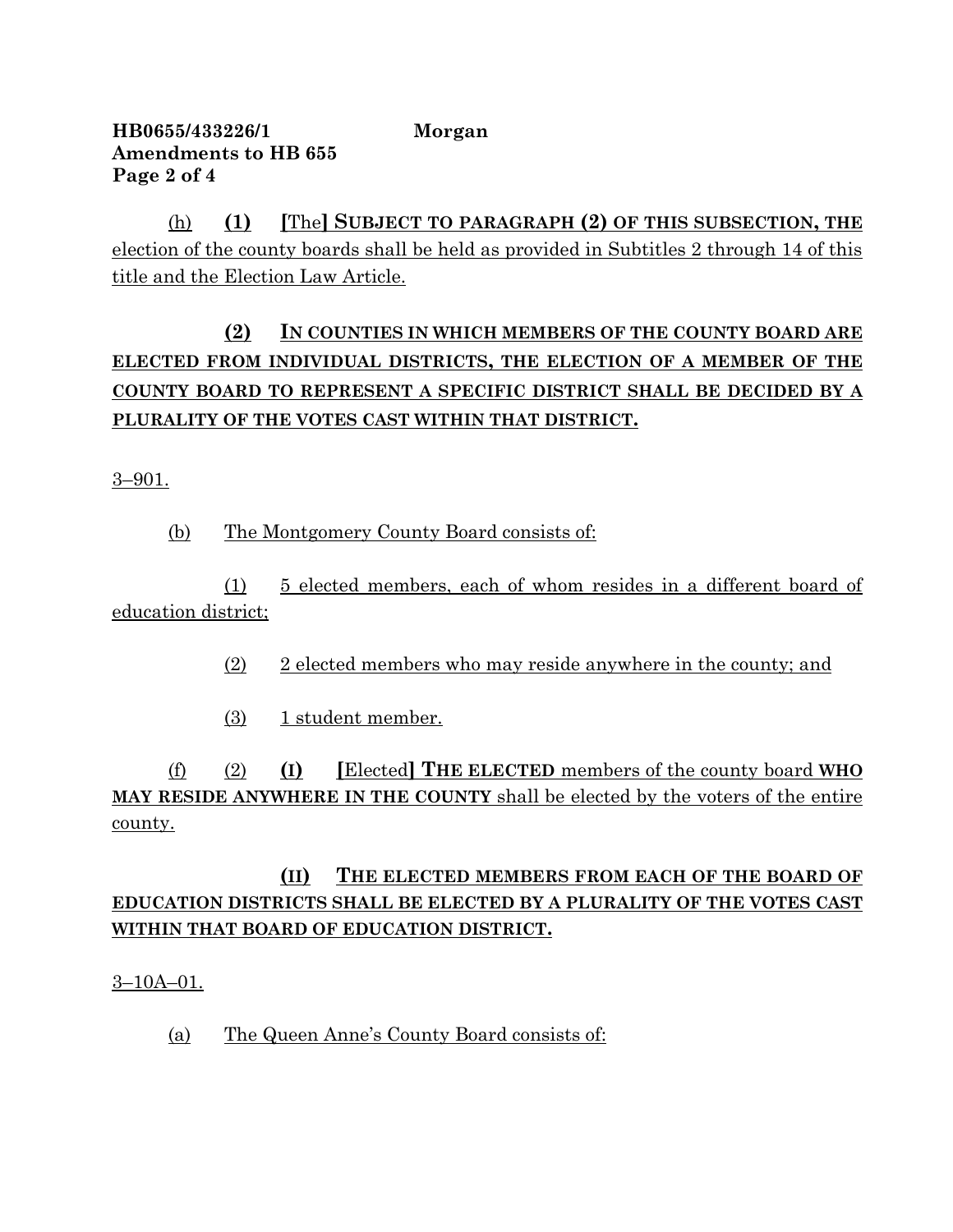**HB0655/433226/1 Morgan Amendments to HB 655 Page 3 of 4**

(1) Five voting, nonpartisan, elected members; and

(2) One nonvoting student representative from each public high school in the county.

(b) The five voting, nonpartisan, elected members shall be elected **[**by the voters of the entire county**]** at a general election in accordance with subsection (c) of this section **AS FOLLOWS:**

## **(1) FOR THE MEMBER ELECTED FROM THE COUNTY AT LARGE, BY THE VOTERS OF THE ENTIRE COUNTY; AND**

**(2) FOR THE MEMBERS ELECTED FROM EACH OF THE FOUR COUNTY COMMISSIONER DISTRICTS, BY A PLURALITY OF THE VOTES CAST WITHIN THAT DISTRICT**.

(c) (1) (i) One voting member shall reside in and be elected from each of the four county commissioner districts; and

(ii) One member shall reside in the county and be elected from the county at large.

### 3–1101.

(e) (1) The St. Mary's County Board consists of five voting members who shall be elected as follows:

(i) One member shall be elected from the county at large; and

(ii) One member shall be elected from each of the four commissioner districts.

(Over)